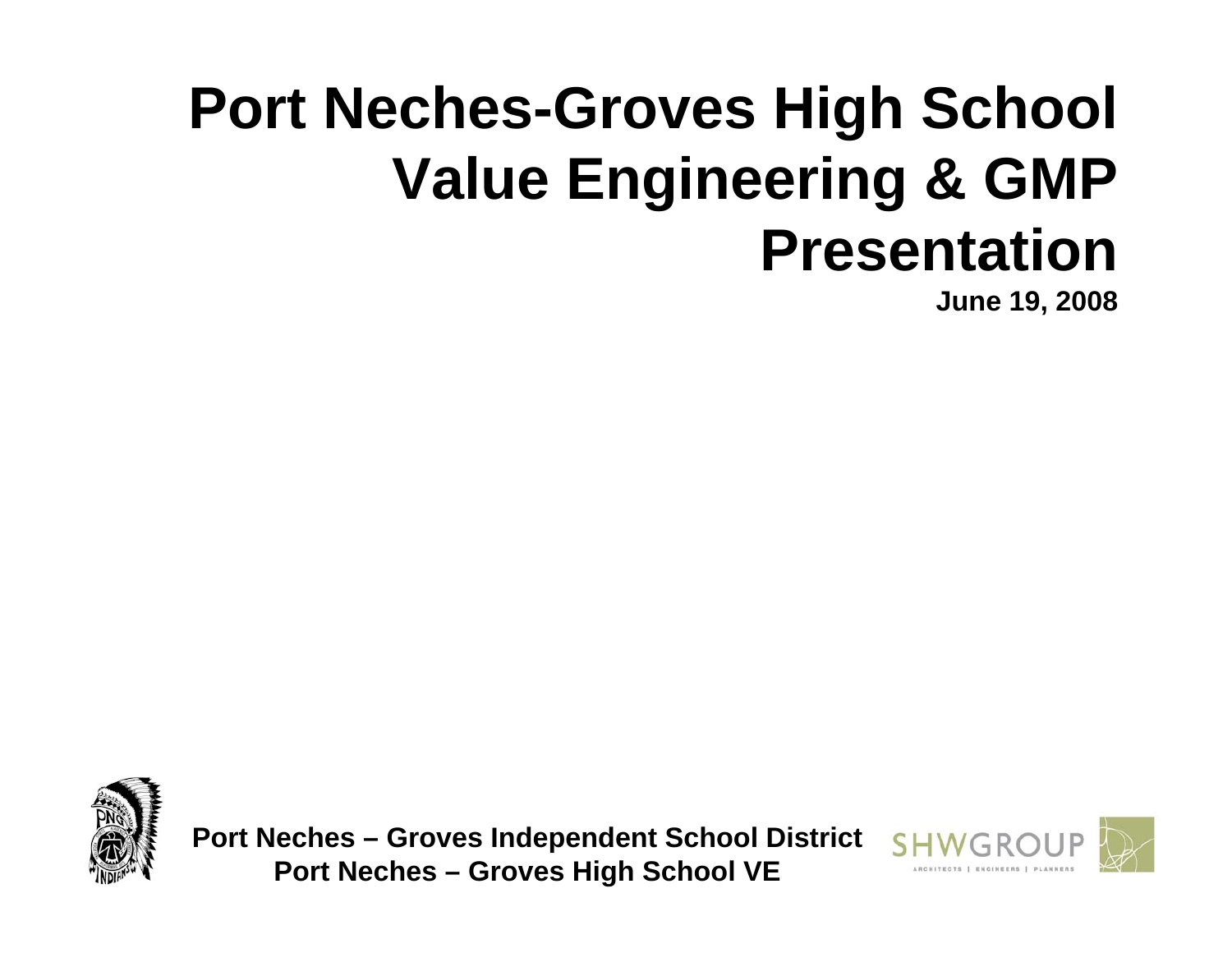## **Purpose**

The information presented in this package reflects revisions/updates to the design of **Port Neches-Groves HS**.

The revisions illustrated herein have been performed in response to **market driven price overrun.**

The value engineering + design revisions proposed are the **work of the entire project team**: Port Neches – Groves ISD, LanWalton, ALLCO, and SHW Group LLP.

**In the case of differences between the information** presented in the Previous Design presentations: September 9, 2007 (Schematic Design) November 13, 2007 (Design Development) **This package dated June 19, 2008 shall govern.**

Looking for **approval of Guaranteed Maximum Price** with ALLCO and the **issuance of a Notice to Proceed**.



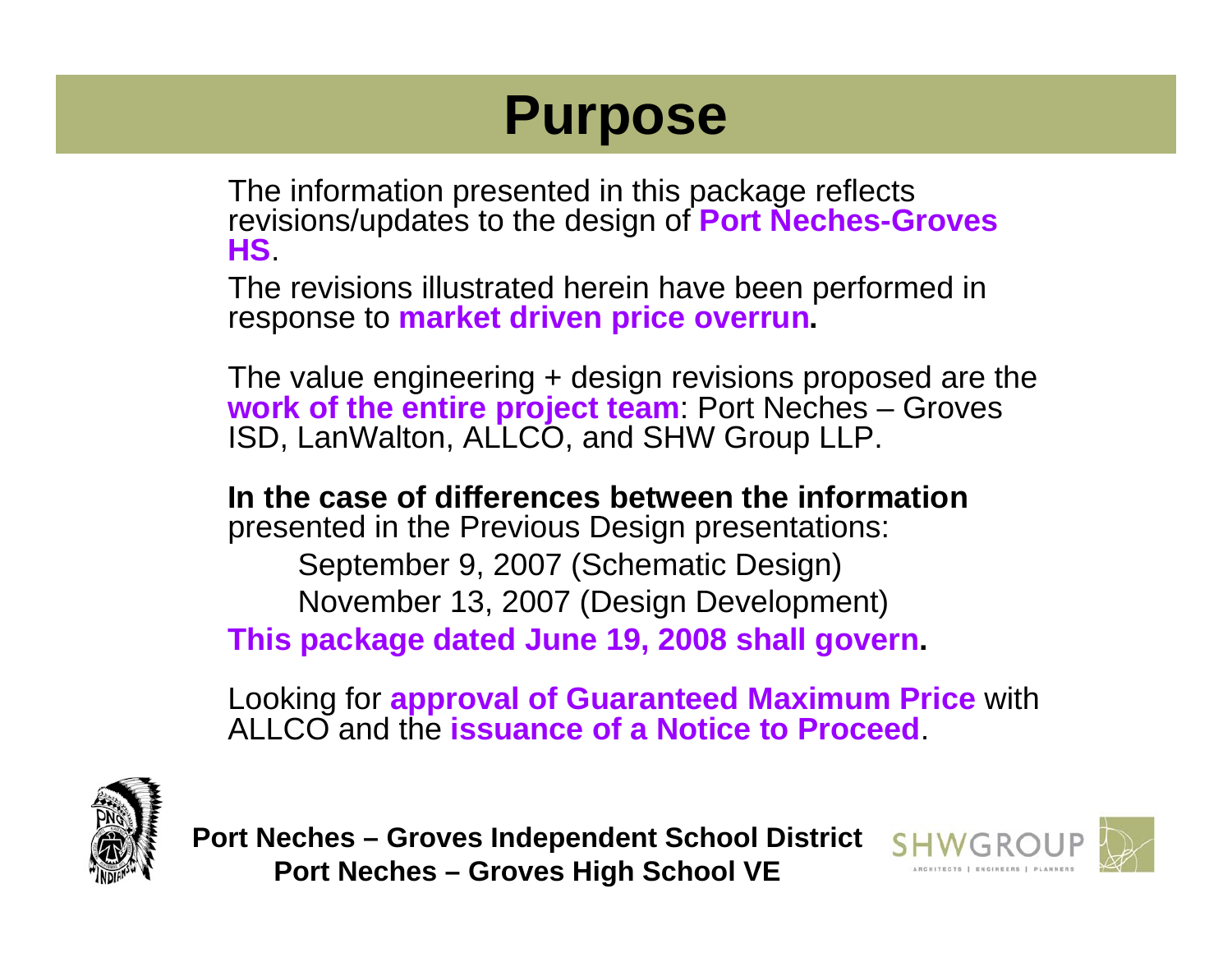## **Proposals Received + VE Mtg #1**

- **ALLCO** on board as **CM at Risk**
- **Subcontractor proposals received** on **05/13/2008**
- All proposals and contractors **evaluated by ALLCO**
- **Recap provided and reviewed**  on **05/15/2008**
- **Over Budget by approx. \$12 million**



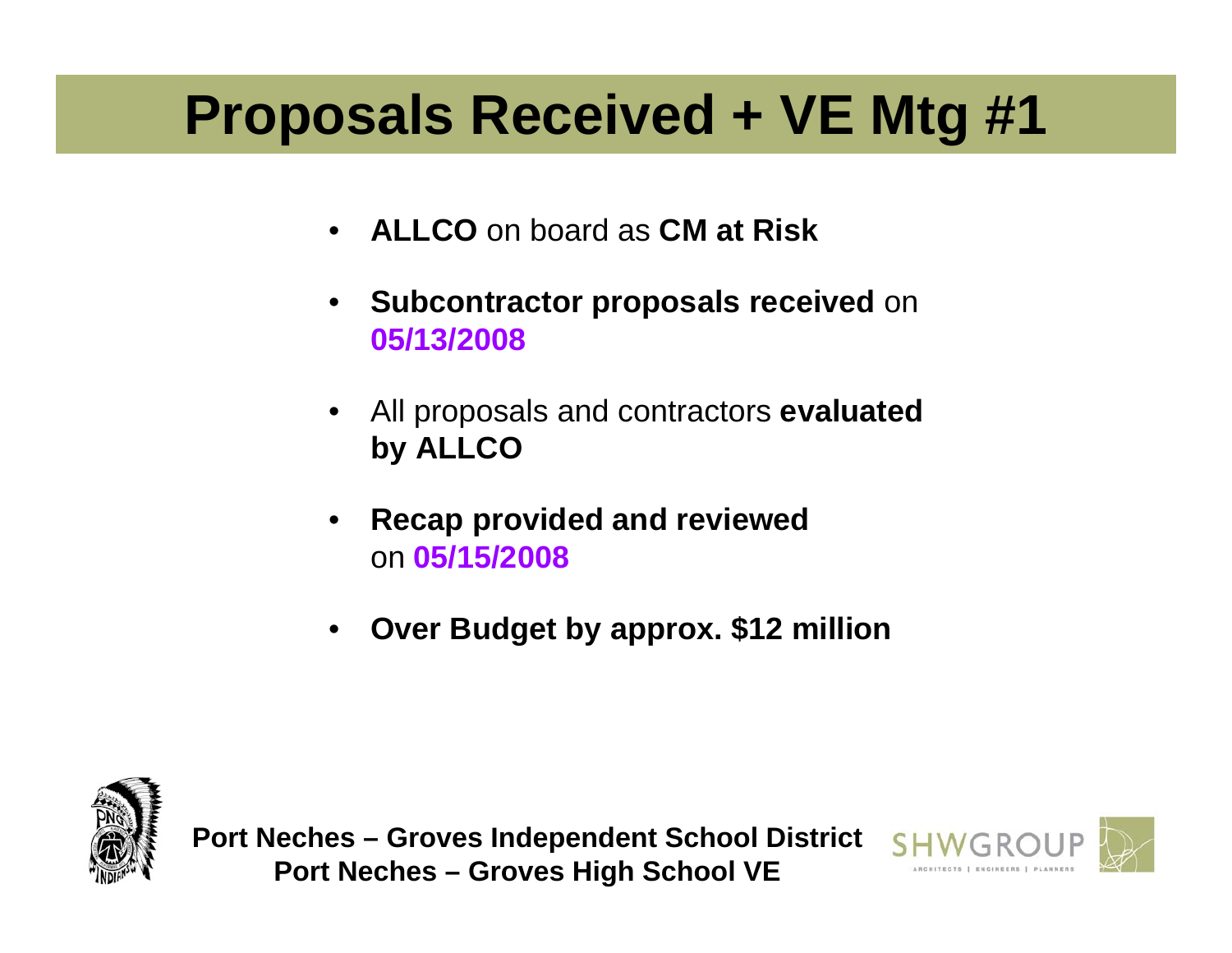## **Cost Considerations**

#### **Continued inflation of construction pricing nationwide**

- Some material costs up more than 30% in the past 2 months
- Monthly escalation factors applied to future materials

#### **Local & regional demand**

- Local construction pricing inflation
- Local labor prices increasing
- ALLCO reporting a 2% per month escalation cost
- ALLCO reporting that subs bidding HS need to "lock in" soon



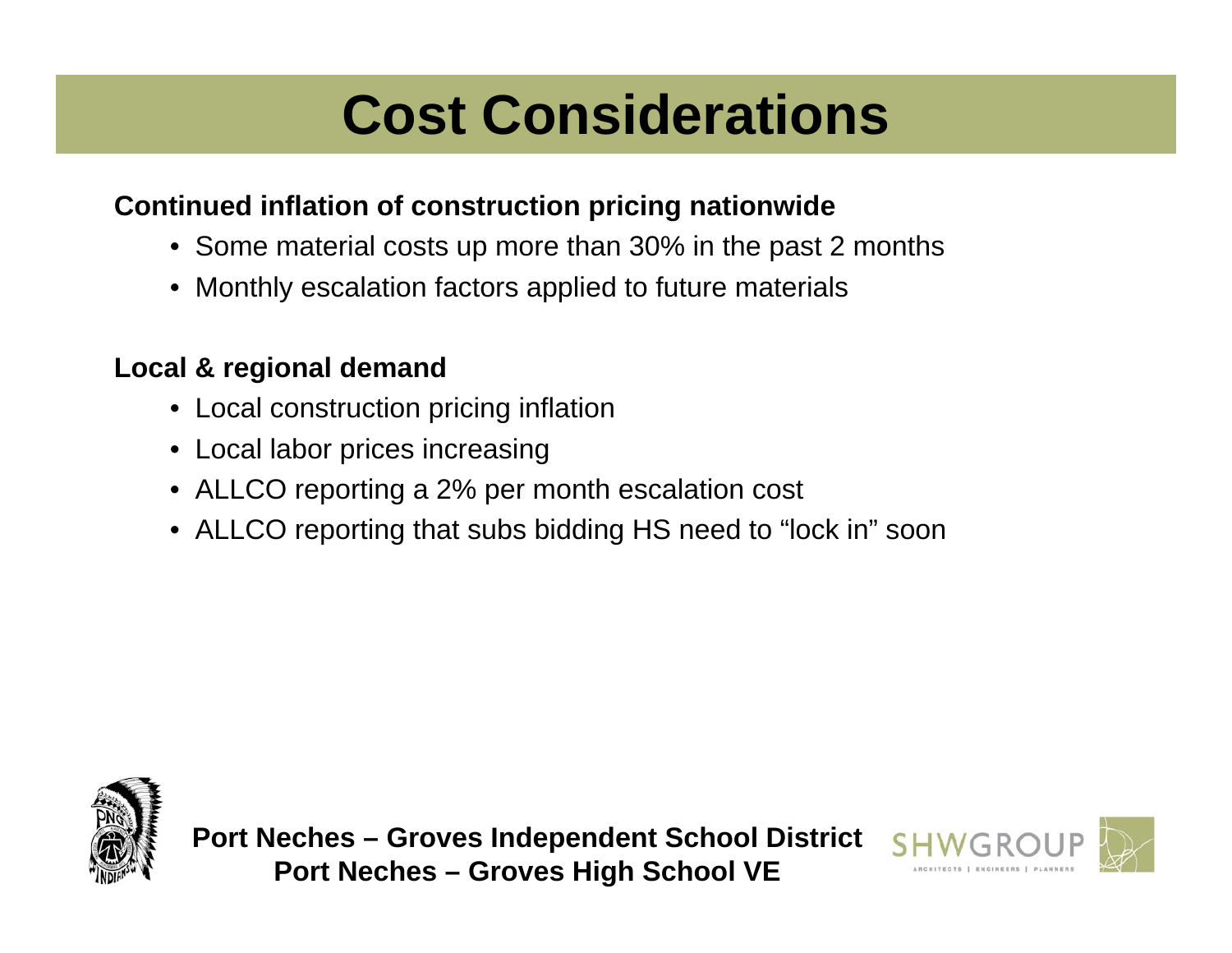# **Value Engineering / Re-design Team**

#### **Issues**

- Proposals were significantly over budget.
- Project moved into value engineering + re-design phase to "close the gap" between cost of work and budget.

### **Value Engineering / Re-design**

#### **PNG ISD**

#### **Team**

Dr. Lani Randall Mr. Marc KeithDr. Mary Jane Moore Mr. Frank WilsonOther Key HS Staff

#### **LanWalton**

Mr. Lamar Urbanovsky Mr. Theo RouseMr. Bill Pate

#### **ALLCO**

Mr. Gene AllenMr. Tom HarrisonMr. Jim ZinnMr. Joe Ping

#### **SHW Group**

Ms. Jennifer HenriksonMr. J. Luis Del ValleMr. Bill Wadley Mr. Henry Garcia



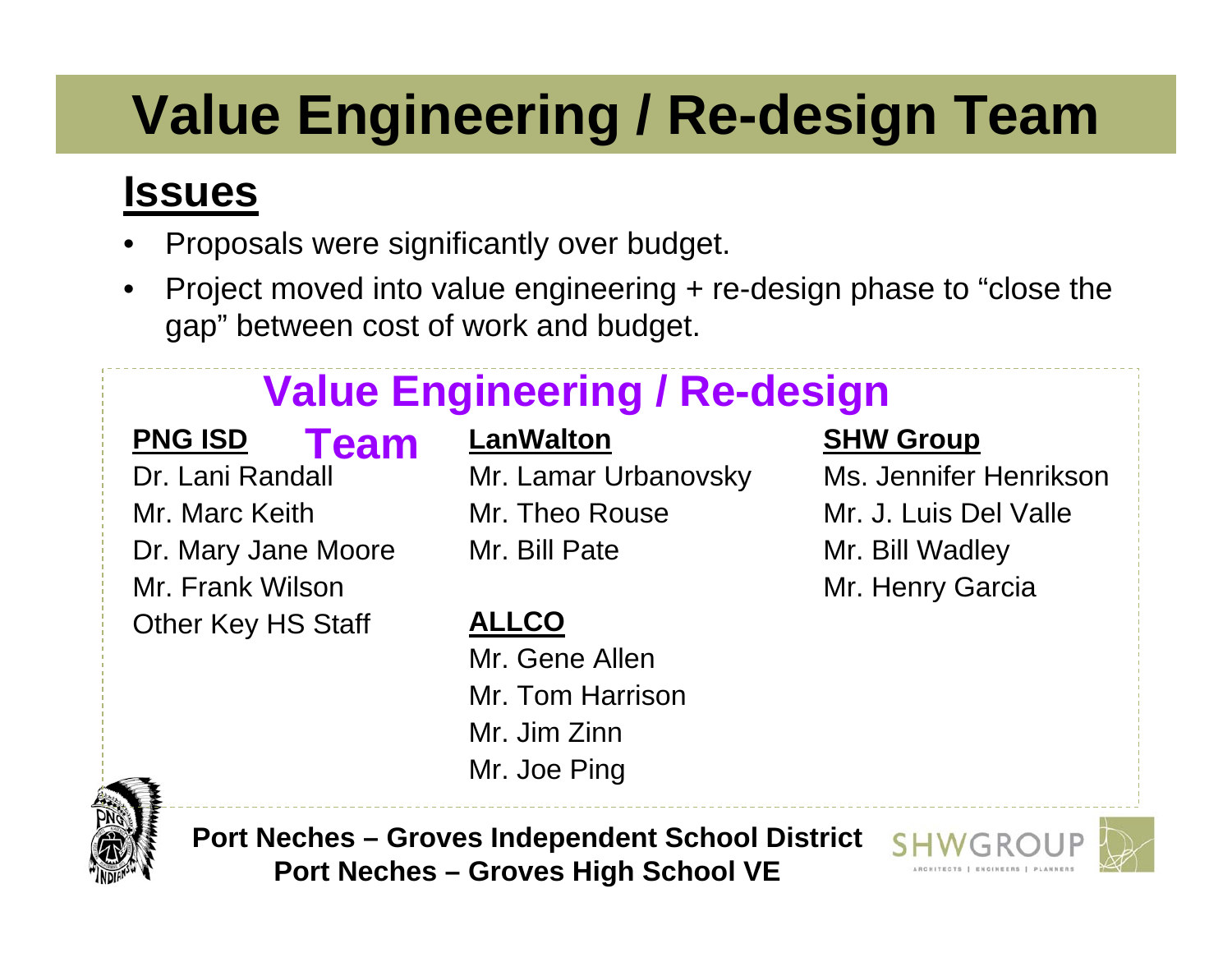## **Project Non-Negotiables**

#### **Value Engineering / Re-design Team identified scope that could not be reduced and/or deleted:**

- No funds can be directed from any other schools
- All current High School programs must be addressed
- Construction quality must not be sacrificed
- Building energy efficiency focus in mind



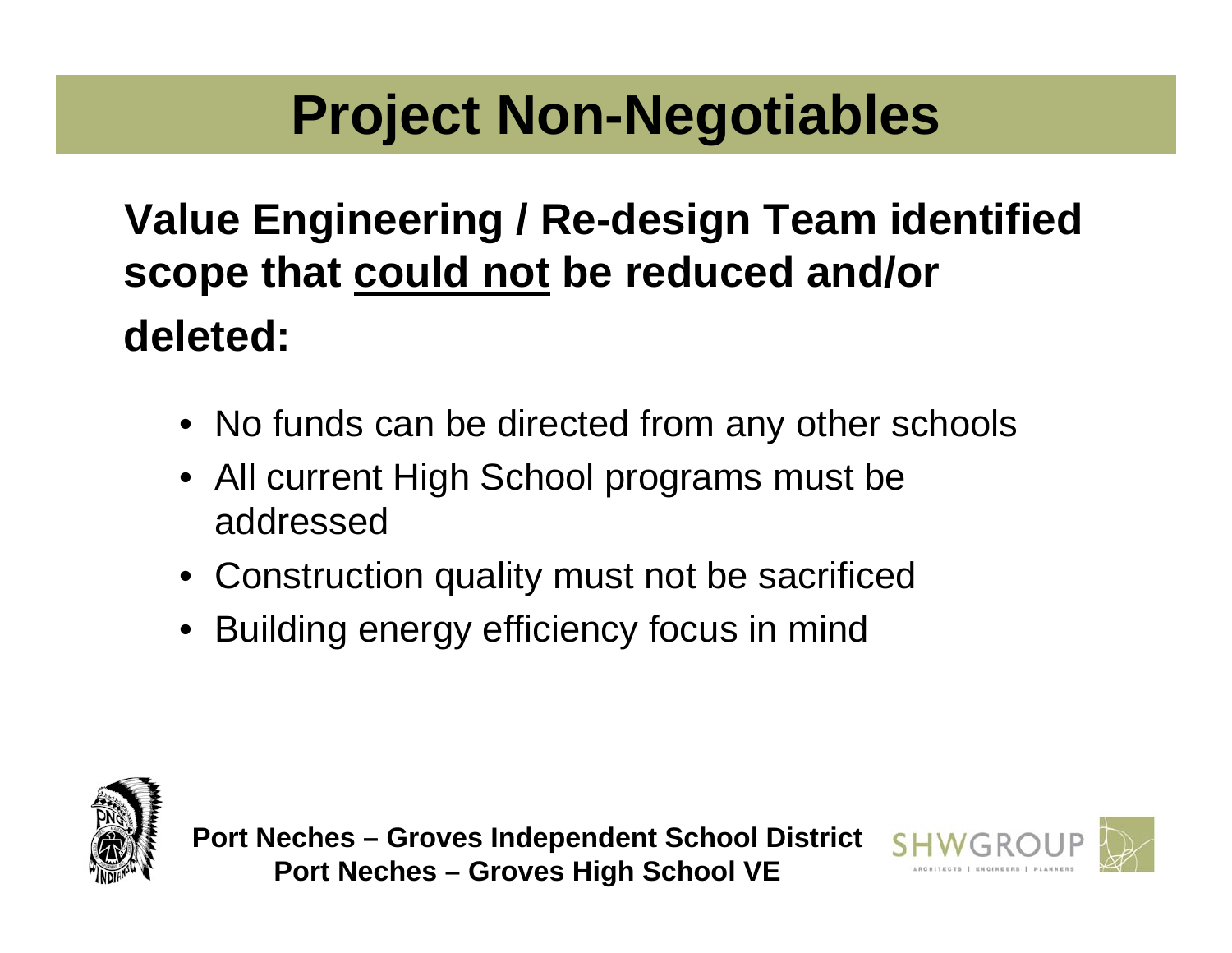# **Design Revisions Required - FL1**

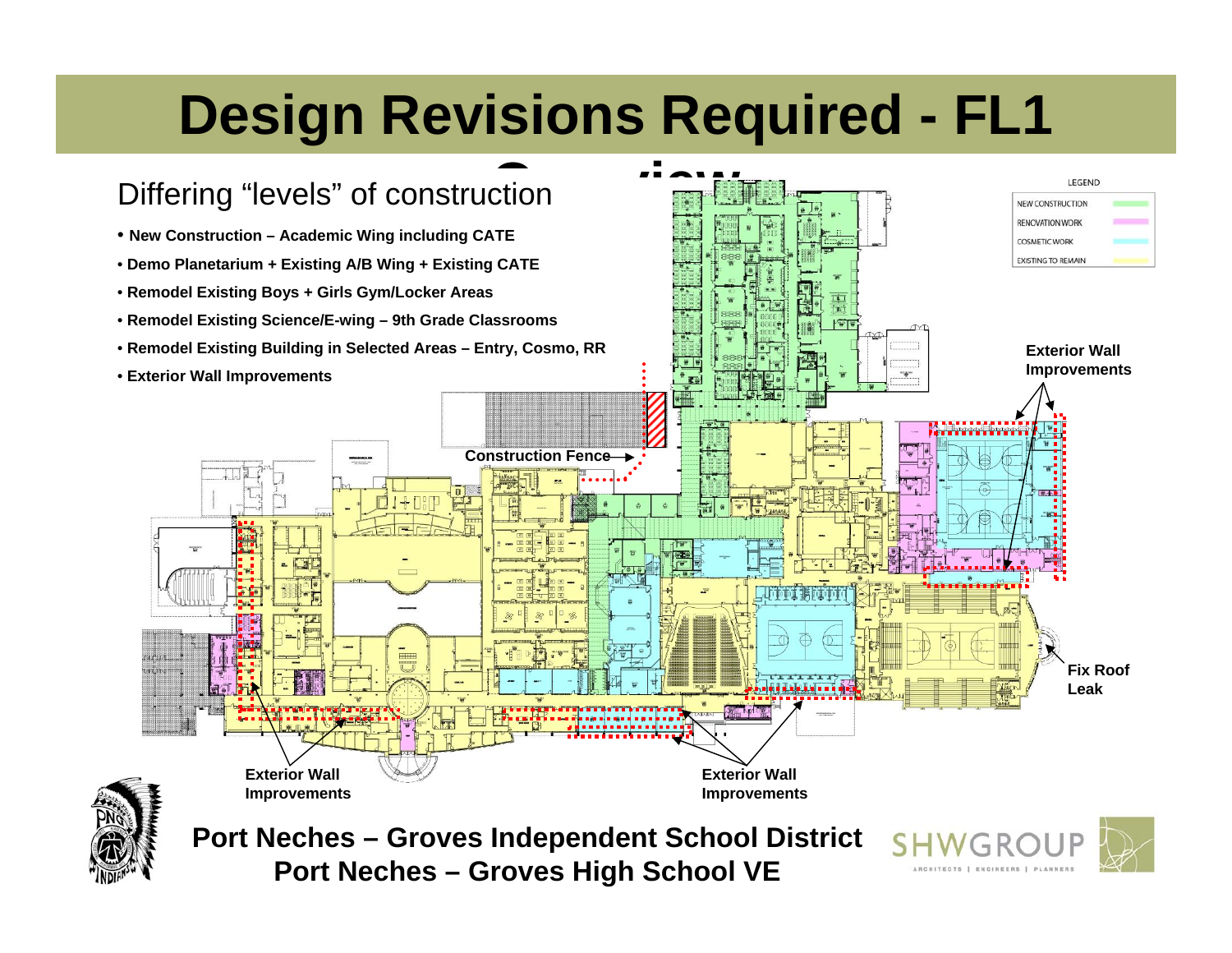# **Design Revisions Required - FL2**

#### **Differing "levels" of construction**

- **New Construction Academic Wing**
- **Remodel Existing Boys Gym Area Mechanical Mezz**
- **Remodel Existing Science/E-wing 9th Grade Classrooms**
- **Clerestory Lighting into Academic Connector Hallway**
- **Exterior Wall Improvements**
- **New Roofing**



**Port Neches – Groves High School VE**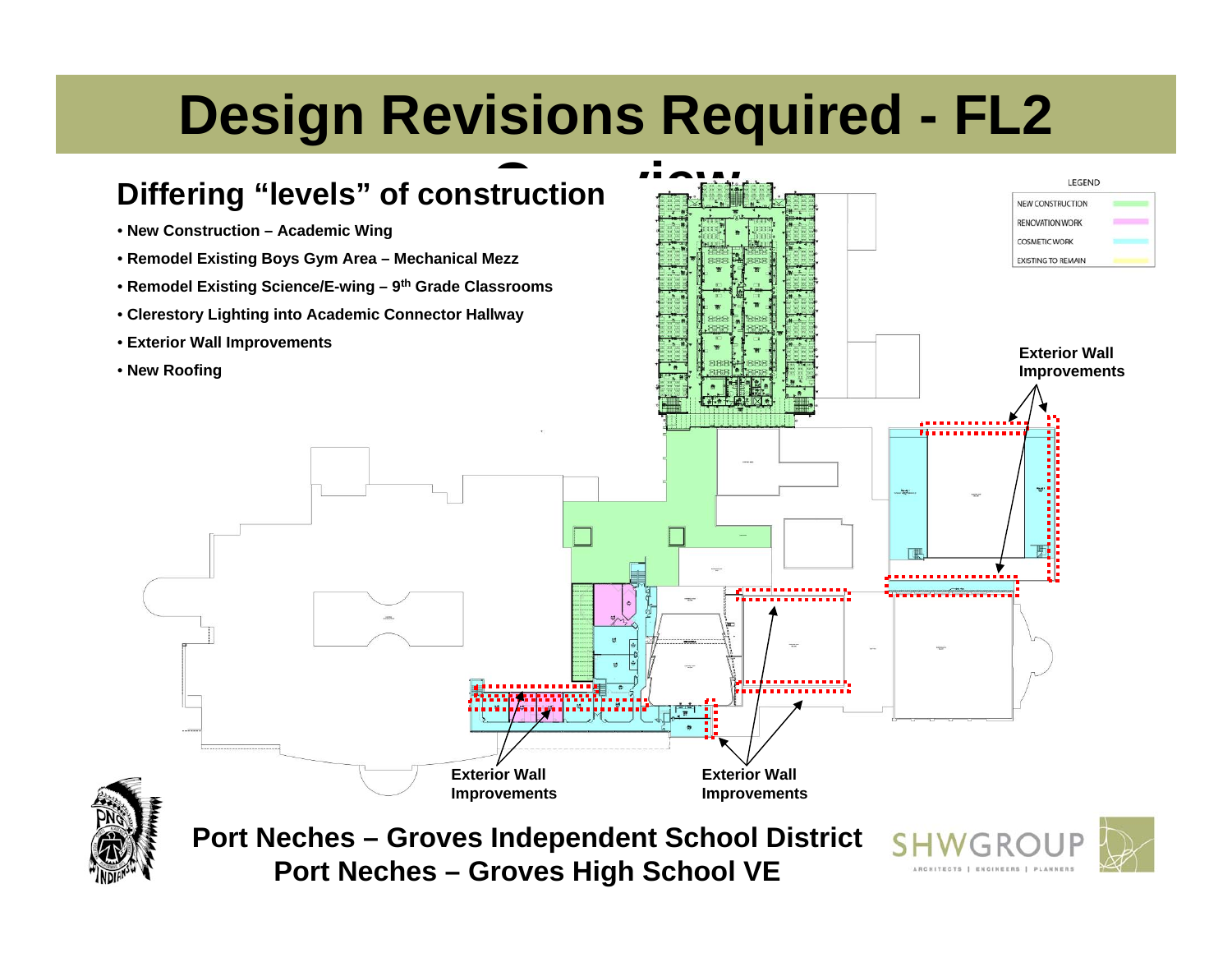# **Design Revisions Required - Roof**



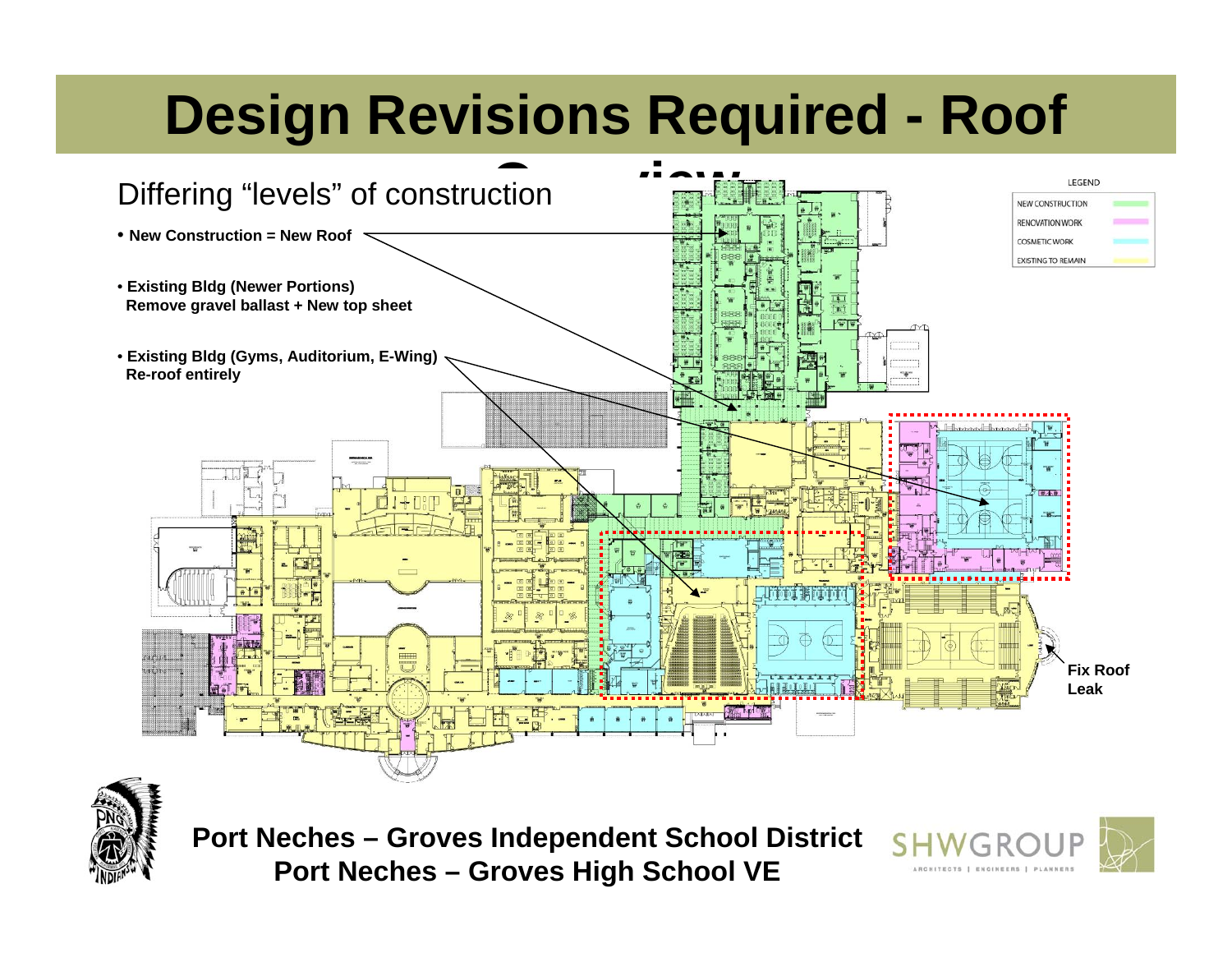# **PNG HS Phase 1 – Athletic Fields,**

## **Detention Tennis**



**Proto Batting Dago Ballang W/ Overlow** • New Batting Cage Building w/ Overhead Doors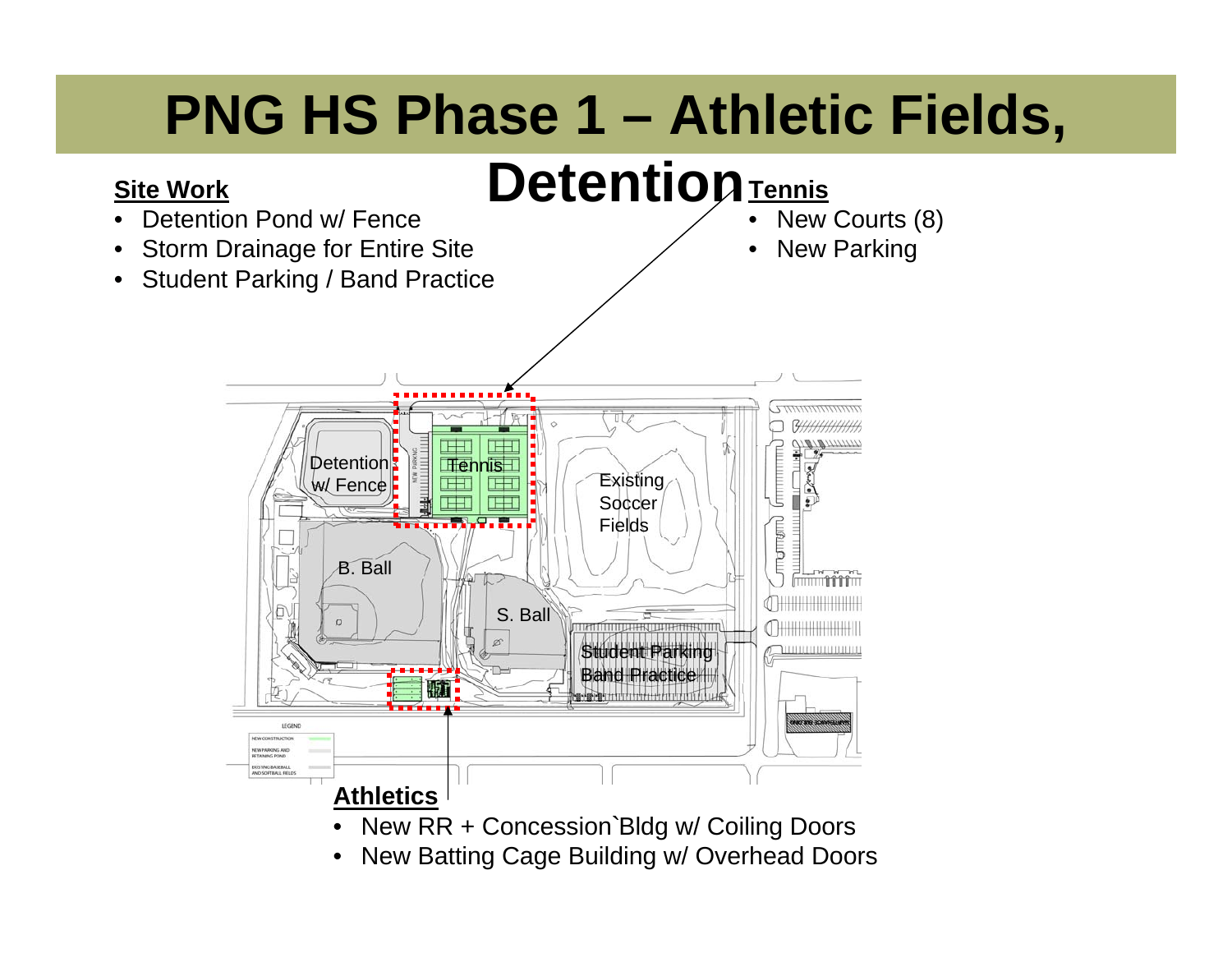# **Design Revisions – Construction Phases**

#### **PHASE 1 – Start Immediately, Continue VE efforts to refine pricing**

- Site work for entire project
- New 2-story Academic Classroom/CATE Building (10<sup>th</sup> -12<sup>th</sup> Grade)
- Athletic Field Improvements at SB/BB
- Roofing at Existing Building
- Boys Gym + Locker Area Remodel
- Academic Connector (9th Grade) Existing Science Wing

#### **PHASE 2 – Complete re-design documents, Refine pricing**

- Security Vestibule at Entry
- Girls Gym + Locker Area Remodel
- Cosmetology Renovation
- Demolition of Existing A-wing + B-wing
- Construct new parking lot

#### **Construction Timeline – Reduced overall timeline, Mitigate inflation**

- Phase 1 complete in 18 months
- Phase 2 complete in 24 months



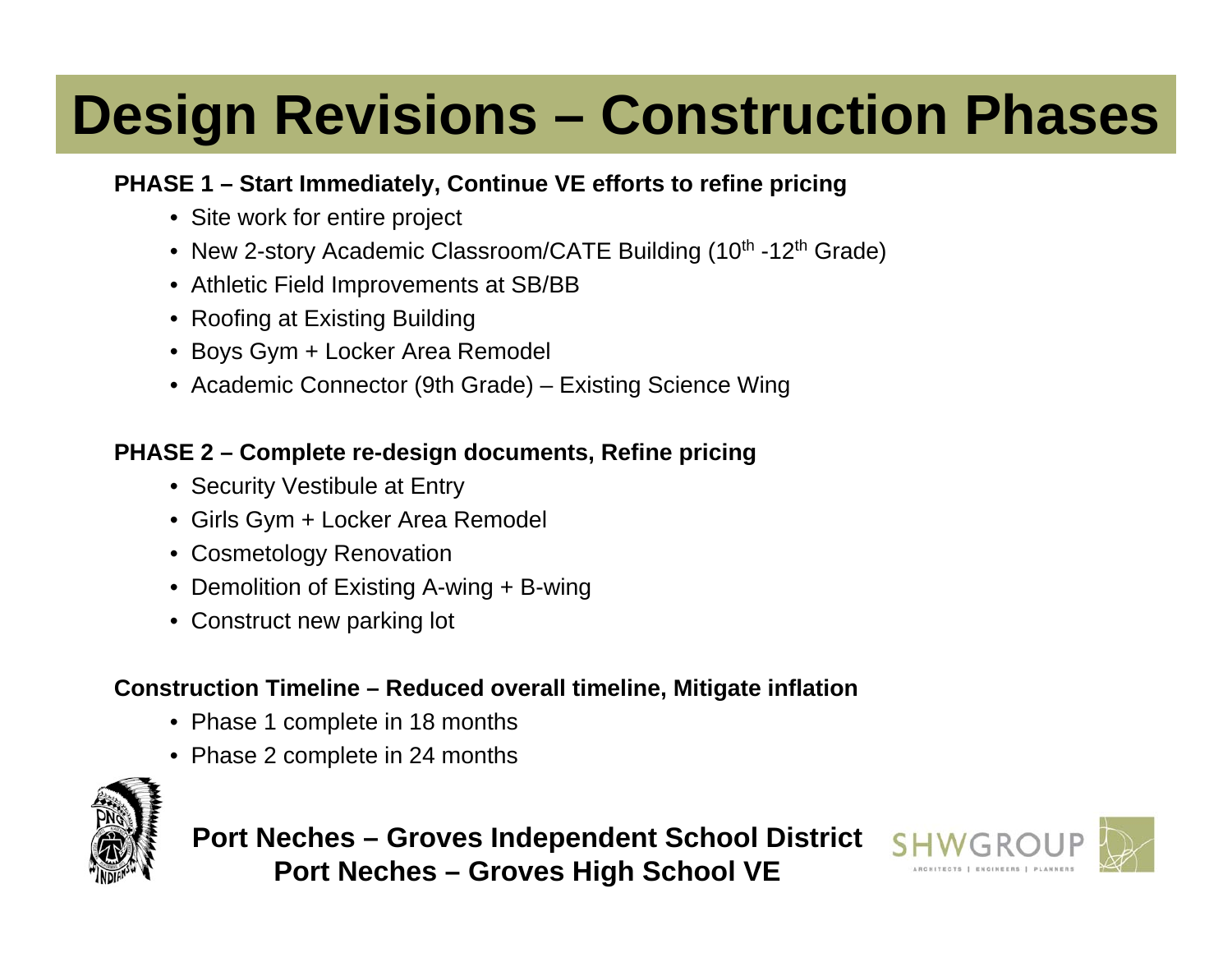### **Proposed Guaranteed Maximum Price**

#### **Construction Cost Recap**

| Original Proposal Received - 05/15/08       | \$48,221,530  |
|---------------------------------------------|---------------|
| <b>Construction Cost Reductions to date</b> | -\$11,879,530 |
| <b>Total Construction Cost (GMP)</b>        | \$36,342,000  |

| <b>Budget and Fund Allocation Recap</b>                                          |          |                               |
|----------------------------------------------------------------------------------|----------|-------------------------------|
| <b>Construction Cost Budget</b><br><b>Transferred to Stadium for Cosmetology</b> |          | \$34,495,000<br>$-$ \$250,000 |
|                                                                                  | subtotal | \$34,245,000                  |
| <b>Technology Included in Construction</b>                                       |          | \$1,500,000                   |
|                                                                                  | subtotal | \$35,745,000                  |
| Architect - Program Manager Fees (savings)                                       |          | \$300,000                     |
|                                                                                  | subtotal | \$36,045,000                  |
| <b>Interest Earnings</b>                                                         |          | \$297,000                     |
| <b>Total Funds Available</b>                                                     |          | \$36,342,000                  |



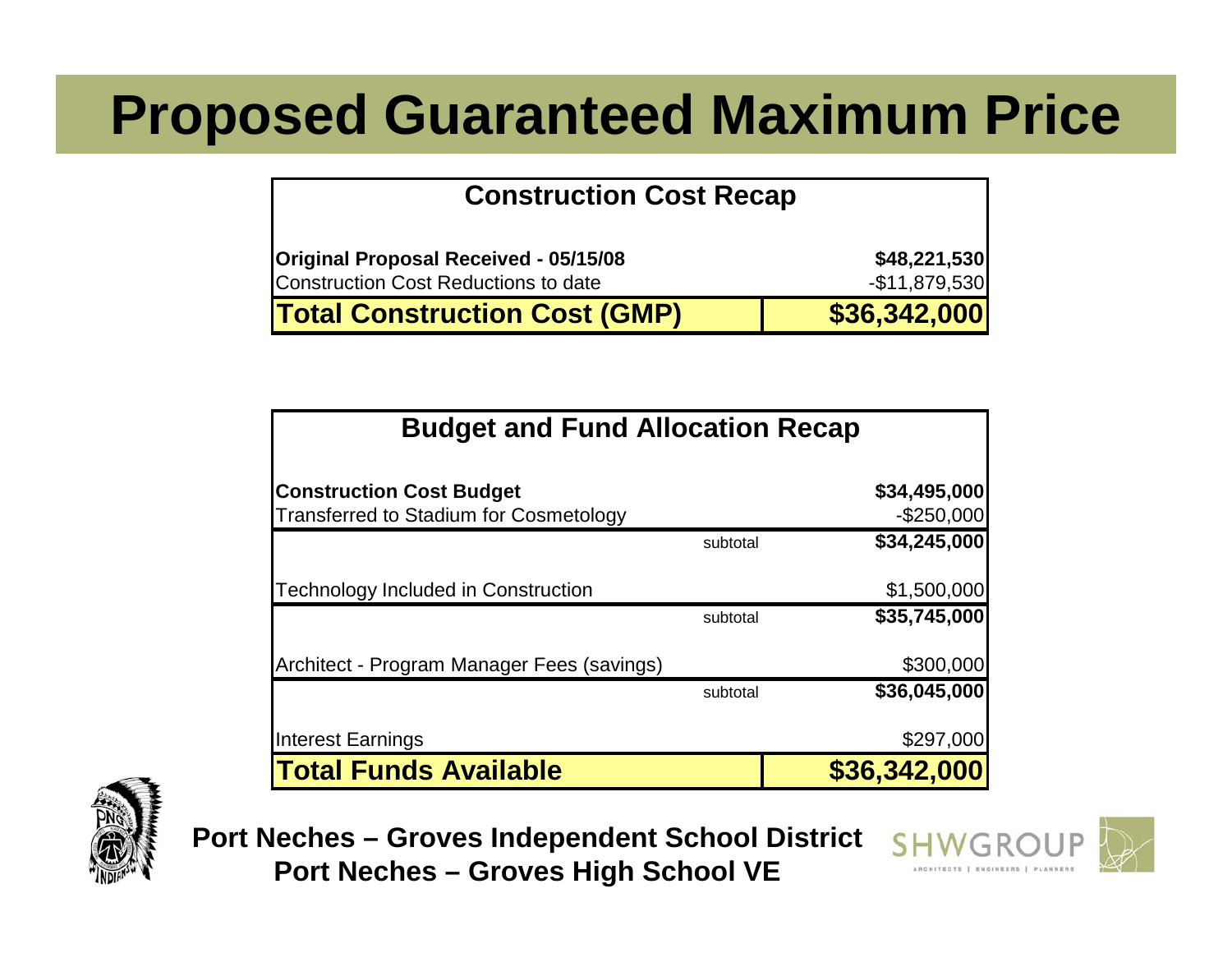## **Project Schedule**

Value Engineering accomplished with "minimal impact" on construction schedule start. Current plan may save overall construction time.

- Construction can begin as soon as contract is signed for Phase 1.
- Redesign documents will commence.
- Value Engineering Efforts will continue.

```
Phase 1 = Opens Fall 2009
Phase 2 = Opens Fall 2010
```


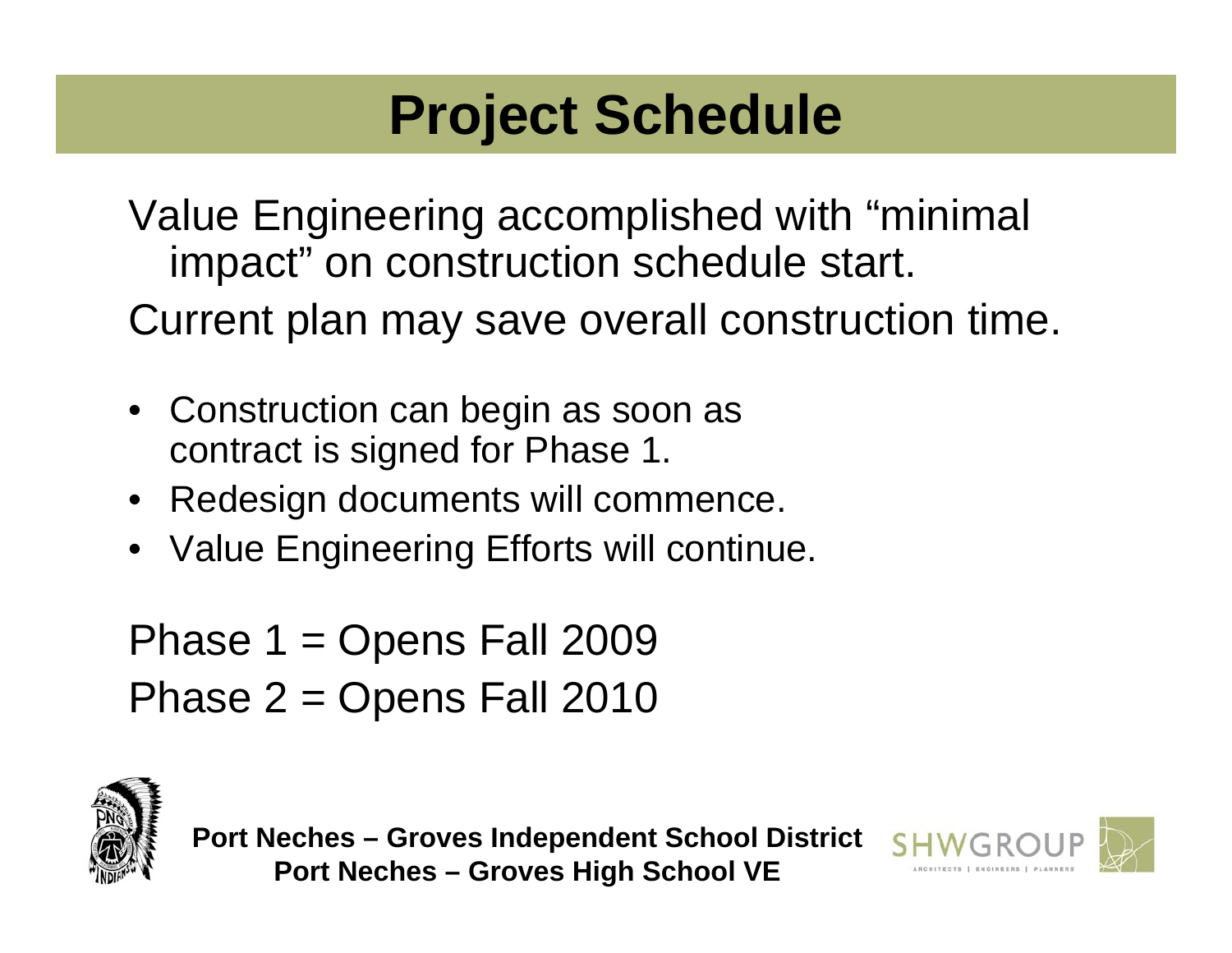#### • Design Revisions Summary **Value Engineering / Re-design Conclusion**

- Current HS Program needs addressed
- Athletic needs addressed at SB/BB/Tennis
- Continue to find VE opportunities in Phase 1
- Continue to find VE opportunities in Phase 2 Bid Phase 2 as soon as possible
- Construction schedule "minimally" affected
- Cost escalation mitigated without diverting any funds from any other schools.
- Contracts are a **Guaranteed Maximum Price**
	- All remaining funds in Allowance are credited back to PNG ISD at the end of construction